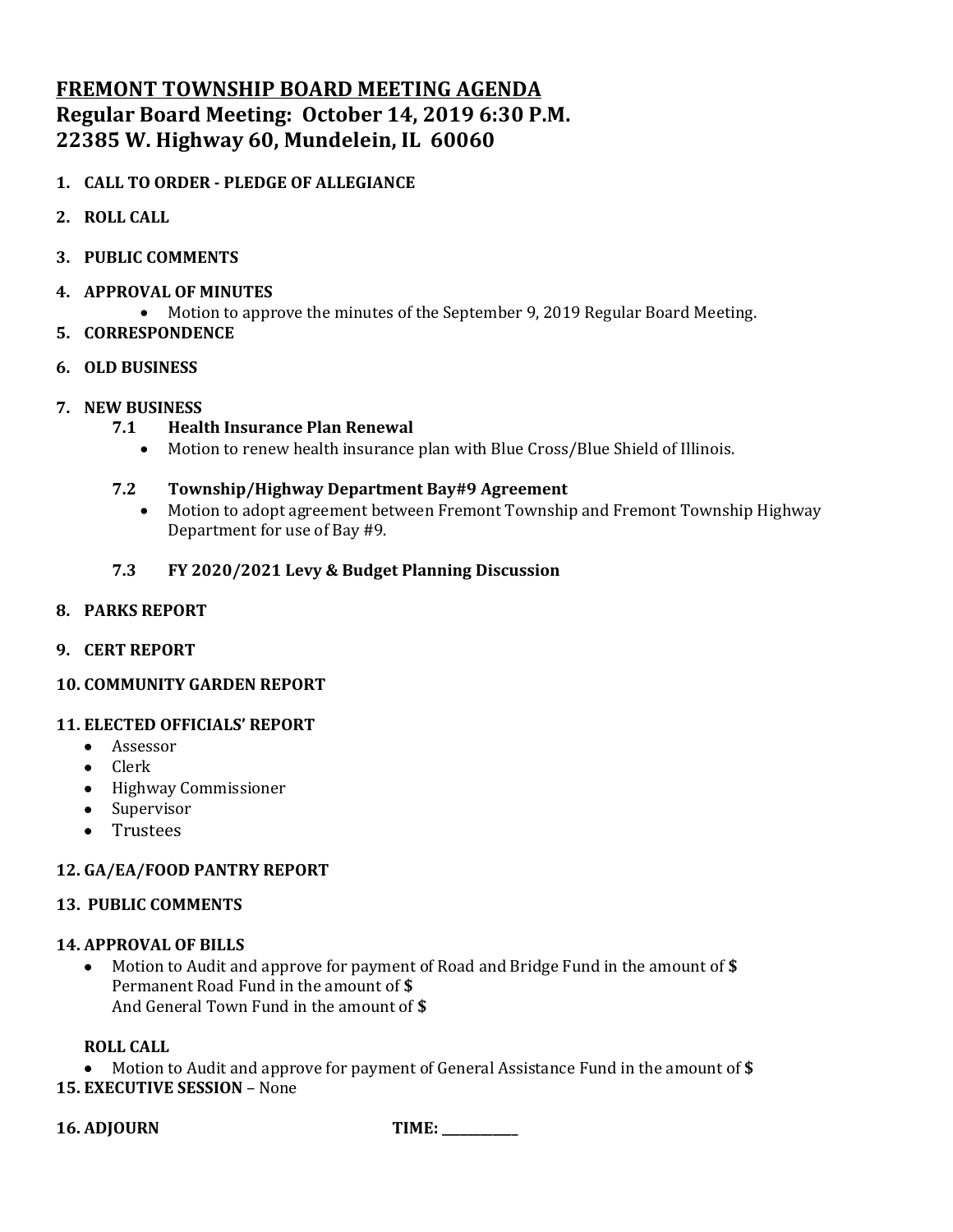

#### **Minutes Board of Town Trustees**

STATE OF ILLINOIS, COUNTY OF LAKE, TOWN OF FREMONT

### **The Fremont Township Board of Trustees met at 22385 W. Illinois Route 60. Mundelein, IL 60060 on September 12, 2019 to conduct a Regular Meeting.**

| Diana O'Kelly        | Supervisor                  |
|----------------------|-----------------------------|
| Christina McCann     | Town Clerk                  |
| <b>Bill Grinnell</b> | <b>Highway Commissioner</b> |
| Joe Herchenbach      | Assessor                    |
| Jeri Atleson         | <b>Town Trustee</b>         |
| Connie Shanahan      | <b>Town Trustee</b>         |
| Patricia Stejskal    | <b>Town Trustee</b>         |
| Keith Voss           | <b>Town Trustee</b>         |

#### **1. CALL TO ORDER AND PLEDGE**

Supervisor O'Kelly called the meeting to order at 6:30 P.M.

## **2. ROLL CALL**

#### **BOARD MEMBERS PRESENT**

Trustee Atleson, Trustee Stejskal, Trustee Shanahan, Trustee Voss, Supervisor O'Kelly

#### **ELECTED OFFICIALS PRESENT**

Clerk McCann, Assessor Herchenbach

#### **OTHERS PRESENT**

Herb Riedel, Judy Hammel, Rose Marie Domeny, Alicia Dodd

**3. PUBLIC COMMENTS**

#### None

- **4. APPROVAL OF MINUTES**
	- **Trustee Voss moved, and Trustee Stejskal seconded the motion to approve the minutes of the August 9, 2019 Regular meeting. All in favor, motion carried.**
- **5. CORRESPONDENCE**

None

**6. OLD BUSINESS**

None

- **7. NEW BUSINESS**
	- **7.1 Behm Park Parking Lot Sealcoating**
		- **Trustee Stejskal moved and Trustee Voss seconded the motion to approve bid from Behm Pavement Maintenance, Inc. in the amount of 9,740.00 to sealcoat Behm Park parking lot. All in favor, motion carried.**

#### **8. PARKS REPORT**

Parks Manager Herb Riedel reported the following:

- Paving is completed at administration center and Behm Park and crack sealing is completed at Behm and Ivanhoe Parks
- Behm Park player's matting is due to be replaced
- Fall fertilizing due to be completed at Behm and Ivanhoe Parks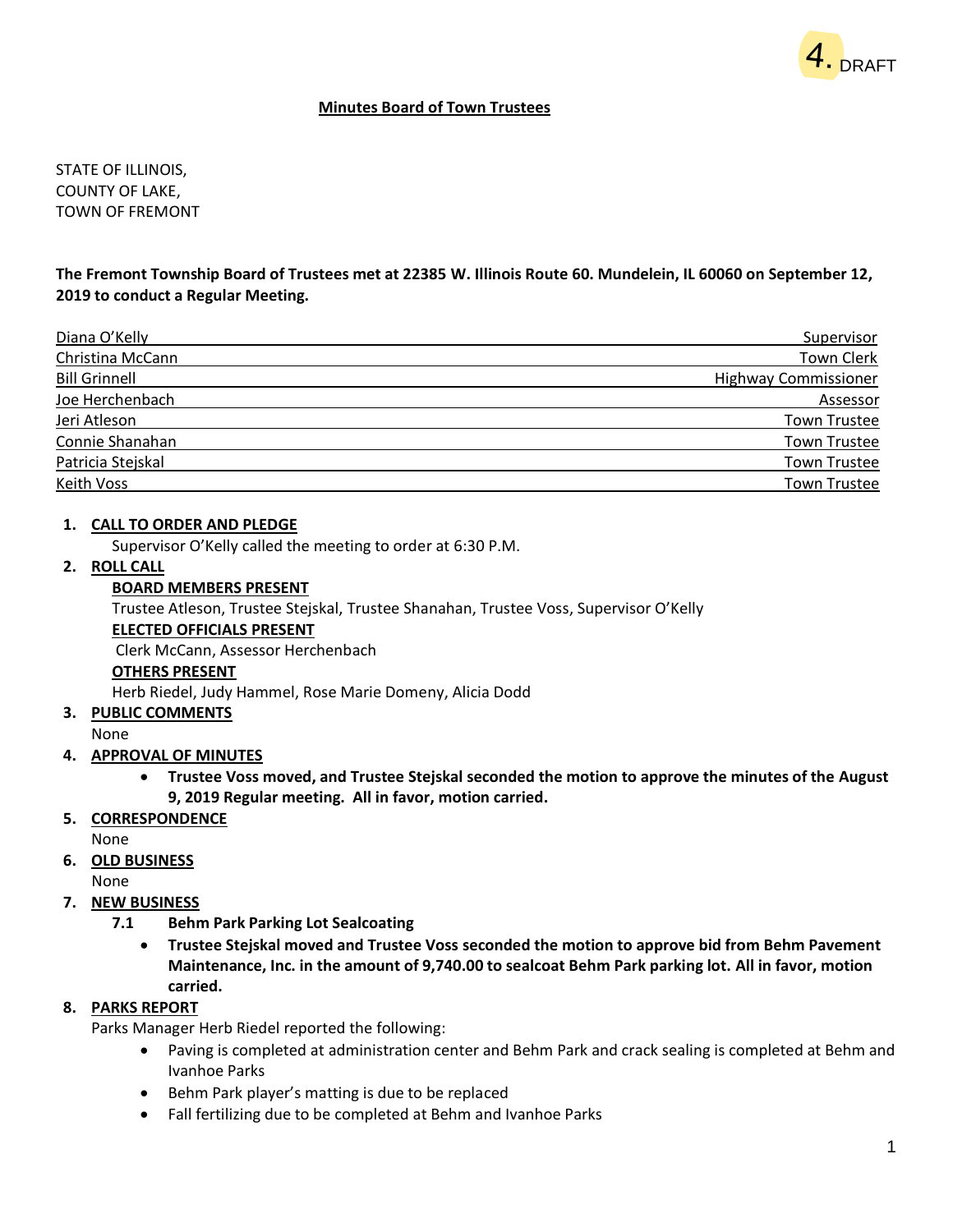- Park irrigation systems due to be shut down on October 21st and 22 $^{\text{nd}}$
- Minor repairs will be done on concrete application at front of administration center

# **9. CERT REPORT**

CERT team leader Pat Stejskal reported the following:

- August 24 helped with Recycling event at Fremont Township, serving 200+ cars
- September 12 *Are You Prepared for an Emergency?* at Prairie Crossing Charter School 1531 Jones Point Rd, Grayslake
- October 21, 7pm Quarterly Team Meeting on CERT Incident Command

# **10. COMMUNITY GARDEN REPORT**

Alicia Dodd reported the following:

- Produce being harvested with excess going to the Chapel's food pantry
- CLC permaculture class visited to explore the garden design
- Corporate company used garden as back drop for corporate photos
- Herb spiral and hoop house will be redesigned and reinforced in the fall
- A sign will be added to rain garden
- Another Eagle Scout project is almost completed

# **11. ELECTED OFFICIALS' REPORT**

#### **Assessor**

Assessor Joe Herchenbach reported the following:

- Blue property assessment cards to be mailed September 19
- Six County "help centers" will be open to the public during the appeal process (30 days)
- Assessor's office will purchase a new laptop (old one is years old) to use during appeals at Board of Review sessions.

#### **Clerk**

No report

### **Highway Commissioner**

Herb Riedel reported the following:

- Will meet with Sylvan Lake residents on September 18 regarding spillway project which is due to go to bid this fall
- Westshoreland Creek Restoration project due to begin this week
- Working with Countryside Lake residents to test phosphorus levels in the back bay
- Some road patching is still happening
- Owens Road culvert replacement is nearly finished

#### **Supervisor**

Supervisor O'Kelly reported the following:

- Getting a lot of calls for appointments with the volunteer SHIP counselor who is due to begin work two days a week in the middle of October
- Recycling event was very successful with over 200 vehicles serviced. Thank you to all volunteers and highway department crew for their assistance. All fire extinguishers went to the Countryside Fire Department and electronics were transported to Grant Township. Local resident was very happy to see recycled instruments go to the Jack Benny Center in Waukegan where she first learned to play the clarinet
- Park on Park Car Show donated raffles funds to the food pantry
- Del Webb residents also selling raffle tickets and donating proceeds to the food pantry
- Held another meeting with local waste haulers. Met with Dan Prezell and Walter Willis (SWALCO) to review RFP document. RFP scheduled to go out in October with a program start date of April 2020 if all goes well
- Attended PACE transportation meeting. Vernon Hills interested in joining the program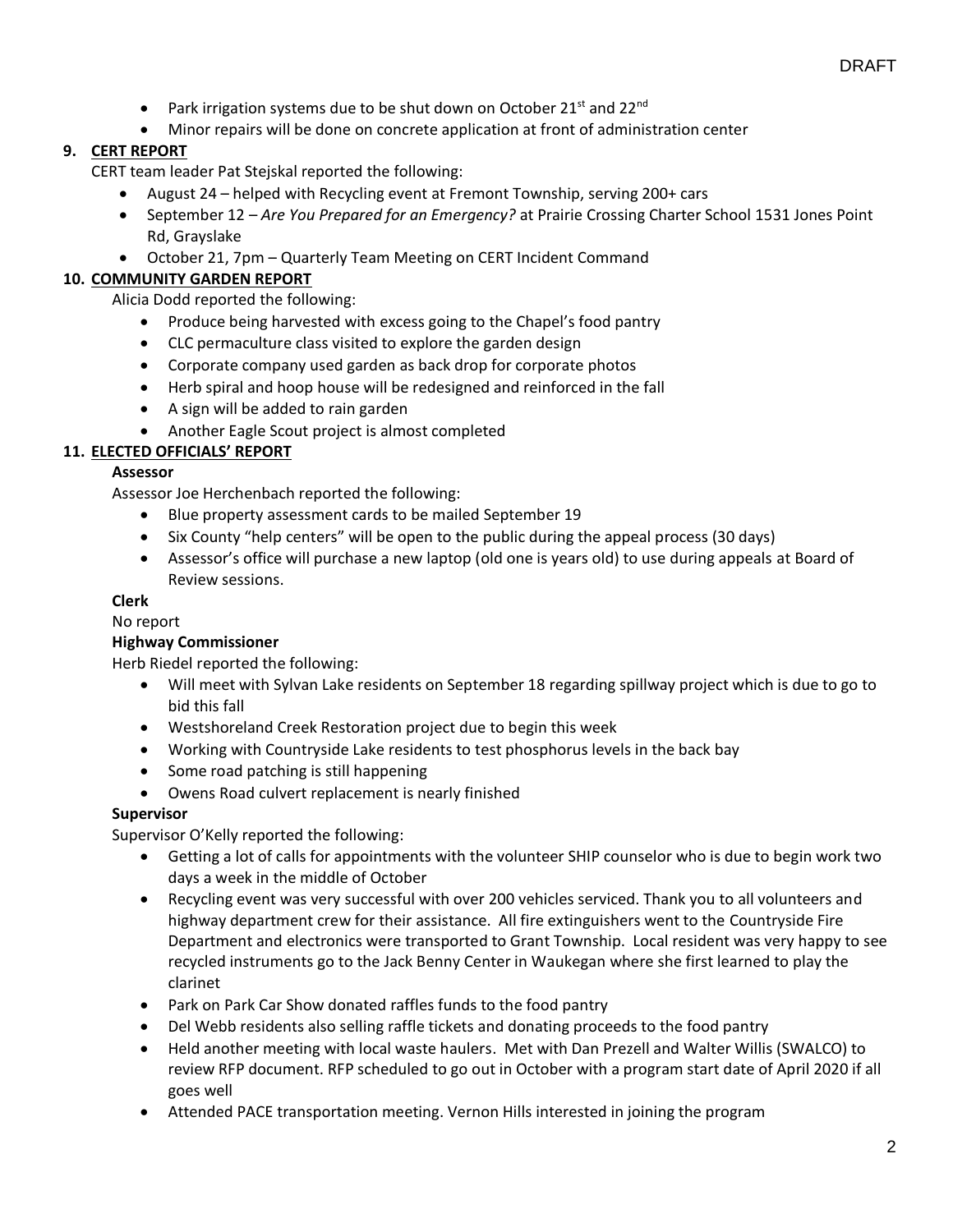- 2015 tax appeal lawsuit has been dropped due to continued communication with property owner legal team
- School supply donation drive allowed 58 backpacks to be distributed to local families and many more were sent to the Chapel and the pregnancy center for their programs
- County 211 program to go live on September 24
- Getting quotes from insurance agent for new health insurance plans

# **Trustees**

- Trustee Voss stated the last Park on Park event will be held this week
- Trustee Atleson requested a meeting be scheduled to discuss budget planning for the next fiscal year. Consensus of the board is to hold the discussions during or after the October regular meeting

# **12. GA/EA/FOOD PANTRY REPORT**

The following statistics were reported for August 2019:

- Two (2) residents received emergency assistance
- Fifty (50) residents received food pantry assistance
- Sixteen (16) residents received assistance with RTA pass applications
- Two (2) resident applied for the Benefit Access Program
- Thirteen (13) Diaper Bank donations for residents

# **13. PUBLIC COMMENTS**

Rose Marie Domeny stated she attended Mundelein Park District meeting to discuss park district program fees.

# **14. APPROVAL OF BILLS**

• **Trustee Voss moved, and Trustee Shanahan seconded the motion to audit and approve for payment of Road and Bridge Fund in the amount of \$8,108.54 Permanent Road Fund in the amount of \$172,134.35 and General Town Fund in the amount of \$165,975.00.**

**ROLL CALL: Aye: Trustee Atleson, Trustee Shanahan, Trustee Stejskal, Trustee Voss. All in favor, motion carried.**

• **Trustee Shanahan moved, and Trustee Voss seconded the motion to audit and approve for payment of the General Assistance Fund in the amount of \$9,244.48. All in favor, motion carried.**

# **15. EXECUTIVE SESSION**

None

# **16. ADJOURN**

• **Trustee Shanahan moved, and Trustee Stejskal seconded the motion to adjourn the meeting at 7:31 p.m. All in favor, motion carried.**

\_\_\_\_\_\_\_\_\_\_\_\_\_\_\_\_\_\_\_\_\_\_\_\_\_\_\_\_\_\_\_\_\_\_\_\_\_\_\_\_\_\_\_\_\_\_\_\_\_\_\_\_\_\_\_\_\_\_\_\_\_\_\_\_\_\_\_\_\_\_\_\_\_\_\_\_\_\_\_\_\_\_\_ \_\_\_\_\_\_\_

**Respectfully Submitted, Christina McCann, Fremont Township Clerk Approved: October 14, 2019**